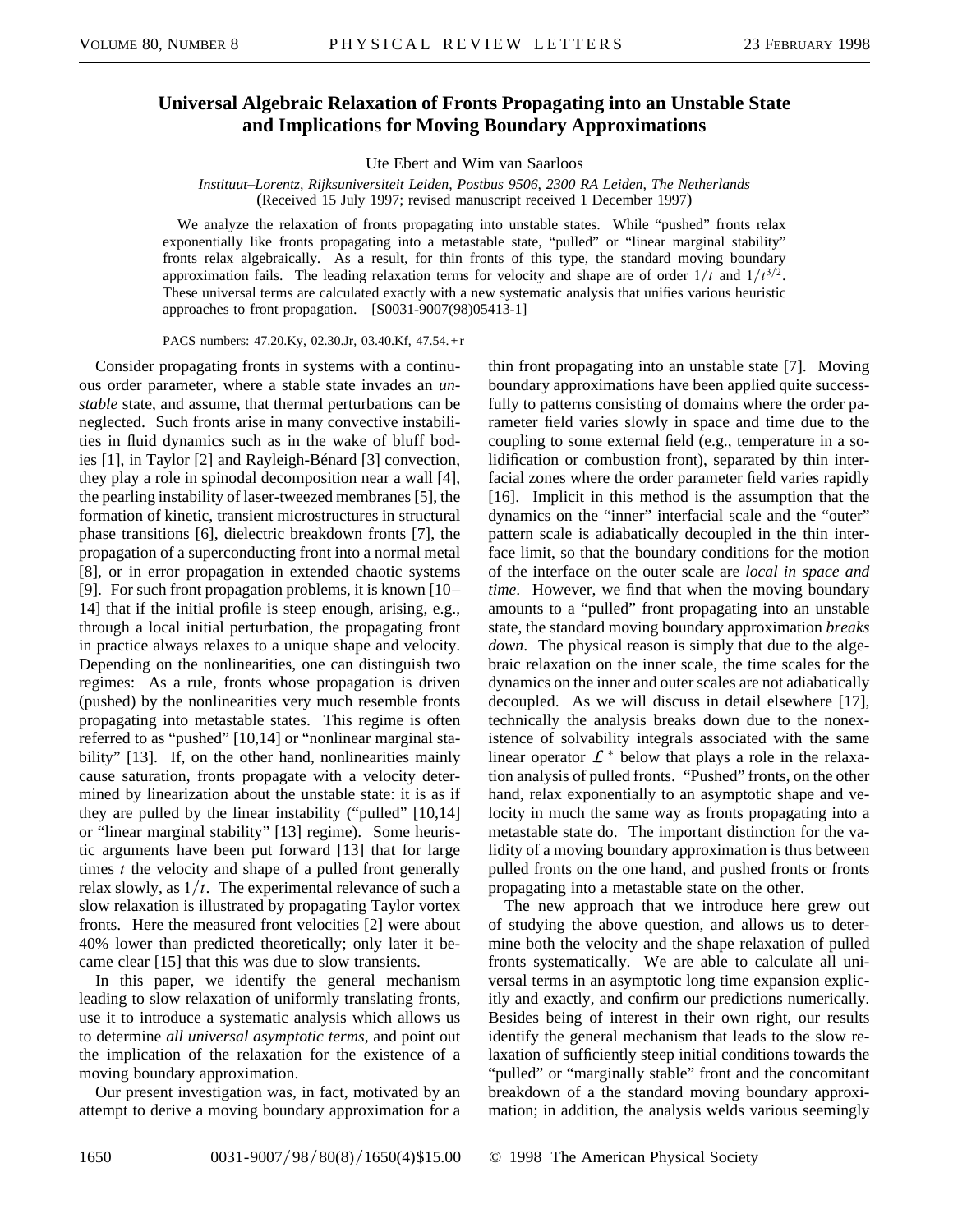unrelated and often heuristic approaches [12–14,18–20] together into a systematic calculational framework with new predictive power.

With "universal" we mean that not only the asymptotic profile is unique, but also the relaxation towards it, provided we start with sufficiently steep initial conditions. This is analogous to the universal corrections to scaling in critical phenomena, if we think of the relaxation as the approach to a unique fixed point in function space along a unique trajectory. The universal velocity and shape relaxation terms which we calculate exactly are of order  $1/t$  and  $1/t^{3/2}$ . The next term in the long time expansion, which is of  $O(1/t^2)$ , is affected by a time translation  $t \to t + t_0$  in the  $1/t$  term. The  $1/t^2$  terms therefore depend on the initial conditions.

Our analysis can be formulated quite generally for partial differential equations which are of first order in time but of arbitrary order in space, as long as they admit uniformly translating pulled solutions, as defined below. For ease of presentation we guide our discussion along two examples which we have investigated analytically as well as numerically. Our first example is the prototype nonlinear diffusion equation,

$$
\partial_t \phi(x,t) = \partial_x^2 \phi + f(\phi), \qquad f(\phi) = \phi - \phi^3, \quad (1)
$$

with  $\phi$ , *x*, *t* real. This equation is also known as KPP equation (after Kolmogorov *et al.*), Fisher equation, or FK equation. In (1), the state  $\phi = 0$  is unstable and the states  $\phi = \pm 1$  are stable. We consider a situation where initially  $\phi(x, 0)$  asymptotically decays quicker than  $e^{-x}$ for large *x*, or, in particular, one with  $\phi(x, 0) \neq 0$  in a localized region only. The region with  $\phi \neq 0$  expands in time, and a propagating front evolves. It has been proven rigorously, that relaxation is always to a unique front profile  $\phi^*(x - v^*t)$  with velocity  $v^* = 2$  [11], and that the velocity relaxes asymptotically as  $v(t) = 2 - 3/(2t)$ [19]. Our second example is the "EFK" (extended FK) equation

$$
\partial_t \phi(x,t) = \partial_x^2 \phi - \gamma \partial_x^4 \phi + f(\phi),
$$
  

$$
f(\phi) = \phi - \phi^3,
$$
 (2)

which serves as a model for equations with higher spatial derivatives. For  $0 \le \gamma \le 1/12$ , sufficiently steep initial conditions also evolve into a pulled front translating uniformly with velocity  $v^*$  (3) [13,21], but the rigorous methods of [11,19] are not applicable here.

Since the basic state  $\phi = 0$  into which the front propagates is linearly unstable, even a small perturbation around  $\phi = 0$  grows and spreads by itself. According to the *linearized* equations any localized small perturbation will spread asymptotically for large times with the linear marginal stability speed  $v^*$ . This speed is determined

explicitly by the linear dispersion relation 
$$
\omega(k)
$$
 of a Fourier mode  $e^{-i\omega t + ikx}$  [12,13,18] through

$$
\frac{\partial \text{ Im } \omega}{\partial \text{ Im } k} \bigg|_{k^*} - v^* = 0, \qquad \frac{\partial \text{ Im } \omega}{\partial \text{ Re } k} \bigg|_{k^*} = 0,
$$
\n
$$
\frac{\text{Im } \omega(k^*)}{\text{Im } k^*} = v^*.
$$
\n(3)

The first two equations in (3) are saddle point equations in the complex *k* plane that govern the long time asymptotics of the Green's function in a frame moving with the leading edge of the front. The third equation expresses that for self-consistency, the linear part of the front should neither grow nor decay in the co-moving frame. If in the full nonlinear equation a front with velocity  $v^*$  is unstable or nonexistent, the marginally stable front with velocity  $v^{\dagger} > v^*$  is called "nonlinearly marginally stable" or *pushed*. If a front propagating with velocity  $v^*$  is stable, it is called "linearly marginally stable" or *pulled* [10].

Our relaxation analysis applies in general to equations, in which a front solution  $\phi^*$  propagating with velocity  $v^*$ (3) is uniformly translating  $\left[ \text{Re } k^* = 0 \right] = \text{Re } \omega(k^*)$  and dynamically stable, and to all initial conditions that are sufficiently steep in the sense that  $\lim_{x\to\infty} \phi(x,0)e^{\Lambda x} = 0$ , where  $\Lambda = \text{Im } k^* > 0$ .

We now first summarize our predictions: If we trace the velocity  $v_h(t) = \dot{x}_h(t)$  of a fixed amplitude *h*, where  $\phi(x_h(t), t) = h$ , we find  $v_h(t) = v^* + \dot{X}(t) + g(h)/t^2$ with

$$
\dot{X}(t) = \frac{-3}{2\Lambda t} \left( 1 - \frac{\sqrt{\pi}}{\Lambda \sqrt{Dt}} \right),\tag{4}
$$

in fact independent of *h* and of the precise initial conditions. Here  $D = \frac{1}{2}\partial^2 \text{Im } \omega / (\partial \text{Im } k)^2 |_{k^*}$  plays the role of a diffusion coefficient. The leading  $1/t$  term reproduces Bramson's exact result [19] for Eq. (1). Note that all terms in (4) depend on the linear dispersion relation only.

The velocity of the relaxing front is smaller than that of the asymptotic uniformly translating front. The correction is  $X(t) \approx -3/(2\Lambda t)$  to dominant order. This means that the distance between the asymptotic and the relaxing front grows logarithmically in time as  $X(t) \approx -3/(2\Lambda) \ln t$ . Since the front width is *finite* in equations like (1) and  $(2)$ , while  $X(t)$  diverges, this immediately explains why the leading velocity correction has to be the same for *all* values of the amplitude *h*.

If we want to write the shape of the transient front as a small perturbation  $\eta$  about the asymptotic shape  $\phi^*$  at all times, we *have to* linearize about the asymptotic profile  $\phi^*(x - v^*t - X(t))$  translated with the nonasymptotic speed  $v(t) = v^* + X$ . This is a crucial ingredient of our analysis. Indeed, when written in the frame  $\xi =$  $x - v^*t - X(t)$ , we find through an expansion in the "interior region" of the front, where  $|\eta| \ll \phi^*$ :

$$
\phi(\xi, t) = \phi^*(\xi) + \eta(\xi, t), \quad \text{with } \xi = x - v^*t - X(t) \tag{5}
$$

$$
= \phi^*(\xi) + \dot{X}(t)\eta_{sh}(\xi) + O(t^{-2}), \text{ where } \eta_{sh} = (\delta\phi_v/\delta v)|_{v^*}
$$
  

$$
= \phi_{v(t)}(\xi) + O(t^{-2}), \text{ for } \xi \ll 2\sqrt{Dt}.
$$
 (6)

1651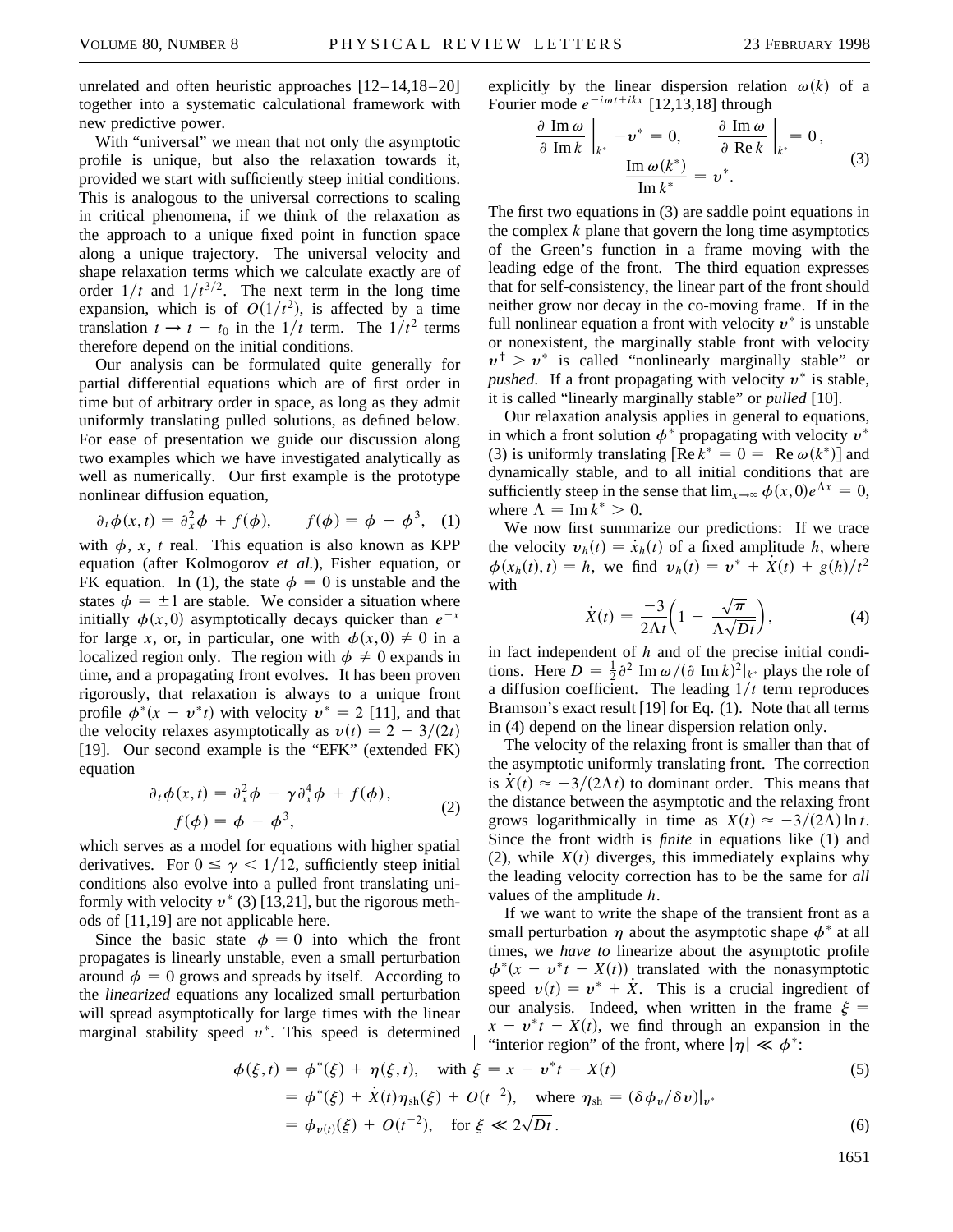

FIG. 1. (a) and (b): Velocity correction  $\Delta v_h(t) = v_h(t) - v^* - \dot{X}$  as a function of  $1/t^2$  for various amplitudes  $\phi(x_h, t) = h$ ,  $v_h = \dot{x}_h$  and for  $t \ge 20$ . (a): Equation (1), thus  $\gamma = 0$ ,  $\Lambda = 1 = D$ , and  $v^* = 2$ . (b): Equation (2) with  $\gamma = 0.08$ , thus  $D = 0.2$ ,  $\Lambda = 1.29$ , and  $v^* = 1.89$ . (c): Data from (a) plotted as  $\left[\phi(\xi, t) - \phi^*(\xi)\right]/\left[X\eta_{sh}(\xi)\right]$  over  $\xi$  for various *t*.  $\phi^*(\xi)$ (dashed curve) for comparison.

Here  $\phi_v$  is the shape of a front propagating uniformly with velocity  $v$ , so Eq. (6) expresses that for large times, the shape of the profile is to a good approximation given by the uniformly translating solution  $\phi_{\nu}(\xi)$  with the *instantaneous* value of the velocity  $v(t) < v^*$ . Based on numerical observations, Powell *et al.* [20] have conjectured such a form for the transient profile for equations of type (1). Here it comes out naturally from our general analysis, together with an explicit expression for  $X(t)$ . Moreover, we find nonvanishing corrections in order  $1/t^2$ . p

In the far edge, where  $\xi \ge O(\xi)$  $\overline{Dt}$ )  $\gg$  1, a different expansion is needed, as the transient profile  $\phi$  falls off faster than  $\phi^*$ , so that  $\eta \approx -\phi^*$ . Linearizing about  $\phi = 0$ , matching to the interior (6) and imposing that the asymptotic shape  $\phi^*$  is approached for  $t \to \infty$  and that the transients are steeper than  $e^{-\Lambda \xi}$  for  $\xi \to \infty$ , uniquely determines the velocity correction  $X(4)$  and the intermediate asymptotics

$$
\phi(\xi, t) \approx e^{-\Lambda \xi - \xi^2/4Dt} [\xi + \text{const} + O(1/\sqrt{t})]. \quad (7)
$$

Both the leading  $1/t$  term in  $\dot{X}(t)$  in (4) and the crossover to a Gaussian type profile like in (7) can be understood intuitively through a heuristic argument [13]: We work in the asymptotic frame  $\xi^* = x - v^*t$ . Generally, the asymptotic profile is  $\phi^*(\xi^*) \propto e^{-\Lambda \xi^*} (\xi^* + \text{const})$  for  $\xi^* \to \infty$ . The term linear in  $\xi^*$  comes from the coincidence of two roots of  $\omega(k) - v k$  at a saddle point (3). If we start from localized initial conditions,  $\phi(\xi^*,t)$  should approach  $\phi^*(\xi^*)$  as  $t \to \infty$ , but for a fixed time,  $\phi$  should fall off faster than  $\phi^*$  as  $\xi^* \to \infty$ . To study this crossover, consider for simplicity Eq. (1); if we linearize, and substitute  $\phi(\xi^*, t) = e^{-\tilde{\Lambda}\xi^*}\psi(\xi^*, t)$  (with  $v^* = 2$ ,  $\Lambda = 1 = D$  in this case), we get the simple diffusion equation  $\partial_t \psi =$  $\partial_{\xi^*}^2 \psi$ . Clearly, the similarity solution which matches to  $\phi^*(\xi^*) \sim e^{-\Lambda \xi^*} (\xi^* + \text{const})$  is  $\psi \sim (\xi^*/t^{3/2})e^{-\xi^{*2}/4t}$ , so  $\phi \sim e^{(-\Lambda \xi^* - 3/2 \ln t + \ln \xi^* - \xi^{*^2}/4t)}$  [22]. Hence, if we now track the position  $\xi_h^*$  of the point where  $\phi(\xi_h^*, t) = h \ll 1$ , we find  $\dot{\xi}_h^*(t) = -\frac{3}{2\lambda(2\Lambda)} \ln t + \dots$  in the frame  $\xi^*$ . This

is precisely the leading term of  $X(t)$ . We also find here a Gaussian type profile in the far edge, but the systematic analysis sketched below is needed to confirm that (7) is the proper asymptotics in the shifted frame  $\xi$ .

We have tested our predictions by numerically integrating Eqs. (1) and (2) forward in time, starting from localized initial conditions. In Figs. 1(a) and 1(b), we present velocities  $v_h(t)$  of various points where  $\phi(x_h, t) = h$ , in 1(a) for Eq. (1), and in 1(b) for Eq. (2) with  $\gamma = 0.08$ . Note that the critical value of  $\gamma$  is  $\gamma_c = 1/12 = 0.083$ . As according to our prediction in Eq. (4),  $v_h(t) = v^* +$  $X(t) + g(h)/t^2$  [where *g*(*h*) can be expressed in terms of  $\eta_{sh}$  and  $\partial_{\xi} \phi^*$  [17] ], we plot  $v_h(t) - v^* - \dot{X}(t)$  versus  $1/t^2$  for various *h*. All curves should then converge linearly to zero as  $1/t^2 \rightarrow 0$ . Clearly, the numerical simulations fully confirm this for both equations.

For our prediction (6) of the shape relaxation, the most direct test is to plot  $\left[\phi(\xi,t) - \phi^*(\xi)\right]/[X(t)\eta_{sh}(\xi)]$  as a function of  $\xi$  for various times. This ratio should converge to one for large times. As Fig. 1(c) shows, this is fully borne out by our simulations of the nonlinear diffusion equation (1). Moreover, the crossover for large positive  $\xi$  is fully in accord with our result that the proper similarity variable in the far edge is  $\xi^2/t$  — see Eq. (7).

We finally give a brief sketch of the systematic analysis, taking the nonlinear diffusion equation (1) as an example. Full details will be published elsewhere [17].

We first consider the "front interior" region, where the deviation  $\eta(\xi, t)$  of  $\phi$  about  $\phi^*(\xi)$  is small, i.e.,  $|\eta| \ll \phi^*$ . As there is some freedom in choosing  $\xi$  due to translation invariance, we choose quite arbitrarily the condition that  $\phi(0, t) = \frac{1}{2} = \phi^*(0)$ , so that  $\eta(0, t) = 0$ , as was also done in Fig. 1(c). Substituting  $(5)$  into  $(1)$ , we obtain

$$
\partial_t \eta = \mathcal{L}^* \eta + \dot{X} \partial_{\xi} (\eta + \phi^*) + \frac{f''(\phi^*)}{2} \eta^2 + O(\eta^3),
$$
\n(8)

$$
\mathcal{L}^* = \partial_{\xi}^2 + \boldsymbol{v}^* \partial_{\xi} + f'(\boldsymbol{\phi}^*(\xi)). \tag{9}
$$